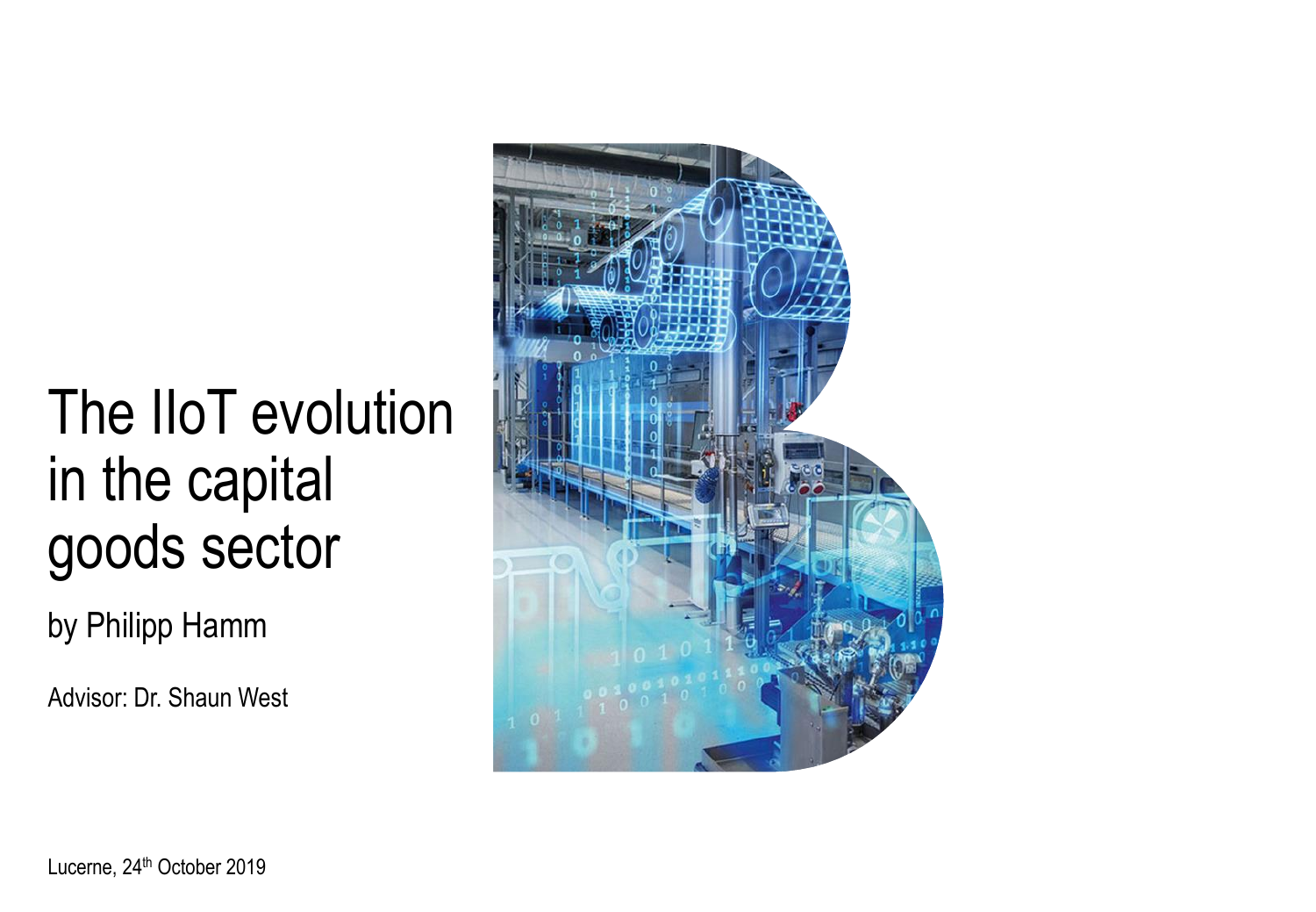

#### **Contents**

- A. Motivation & study scope
- B. The IIoT evolution
- C. Key challenges
	- C1. Business model innovation?
	- C2. Scalable and future proof solutions?
	- C3. Customer value through platform economy ?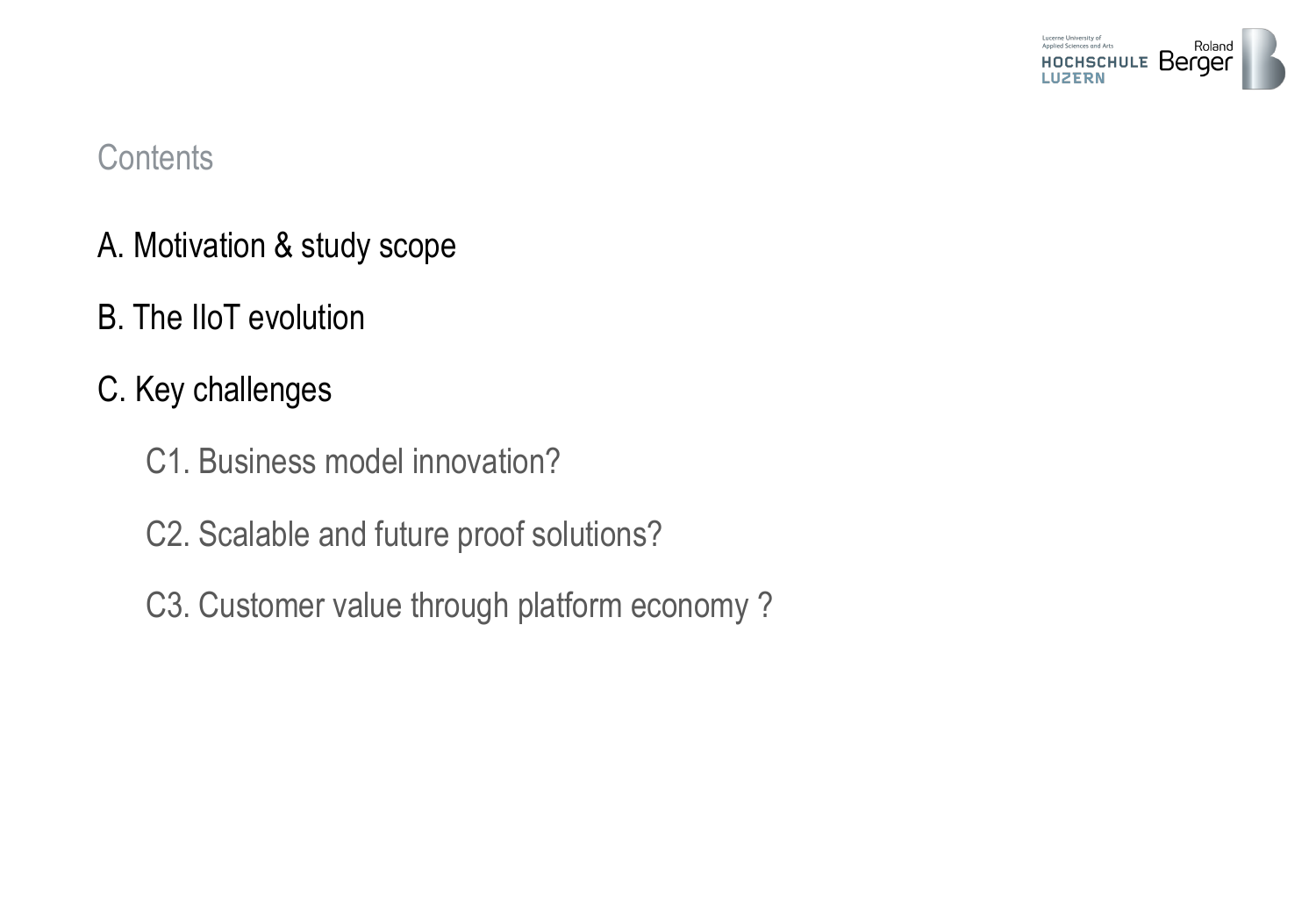



A. Motivation & study scope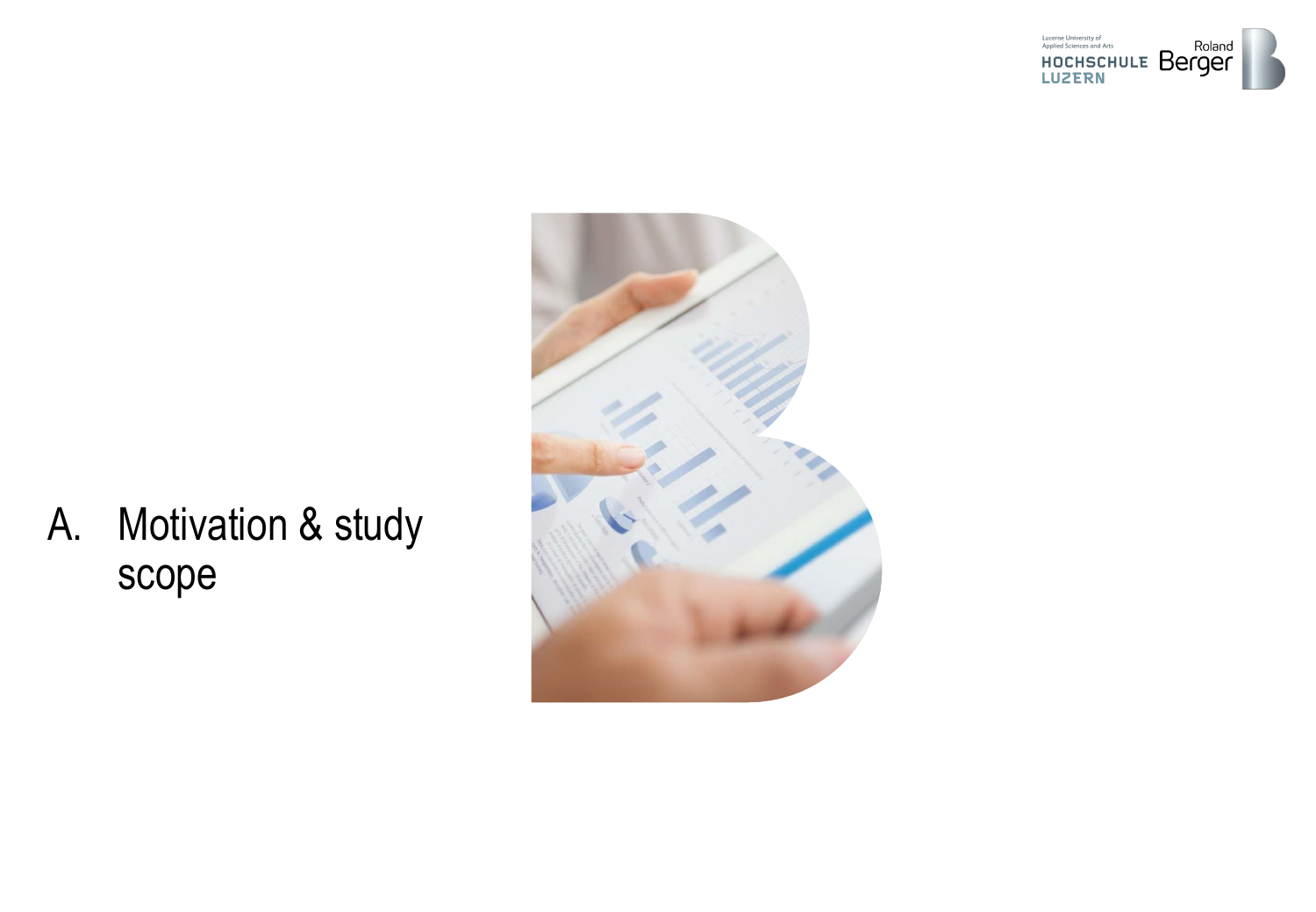

### The study addressed key questions regarding current status, future evolution and key challenges of the IIoT



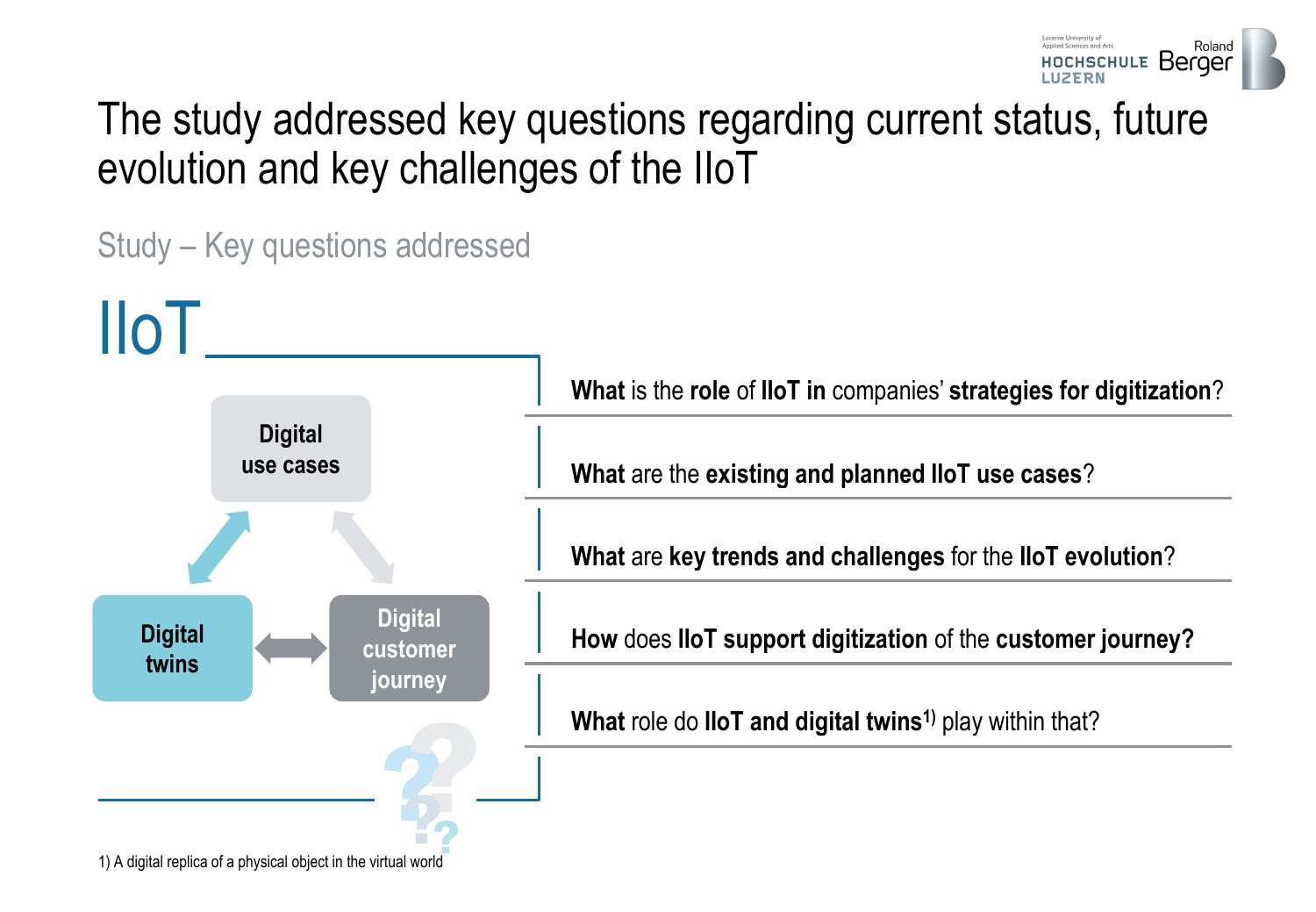

## Focus on discrete manufacturing, machine tool OEMs and automation equipment suppliers – More than 40 interviews conducted

### Study – Scope & participants

**Machine tools & mfg equipment** 



**Automation & process equipment clouds**



# **Software, platforms &**



#### **Study participants**



- - > **Overall 25+ company interviews**
	- > **Additional 15+ expert interviews**  at **Hannover Messe** April 2019
	- > **Leveraged RB project experiences, research** and academic **contacts**

#### **Selected examples**



Source: Roland Berger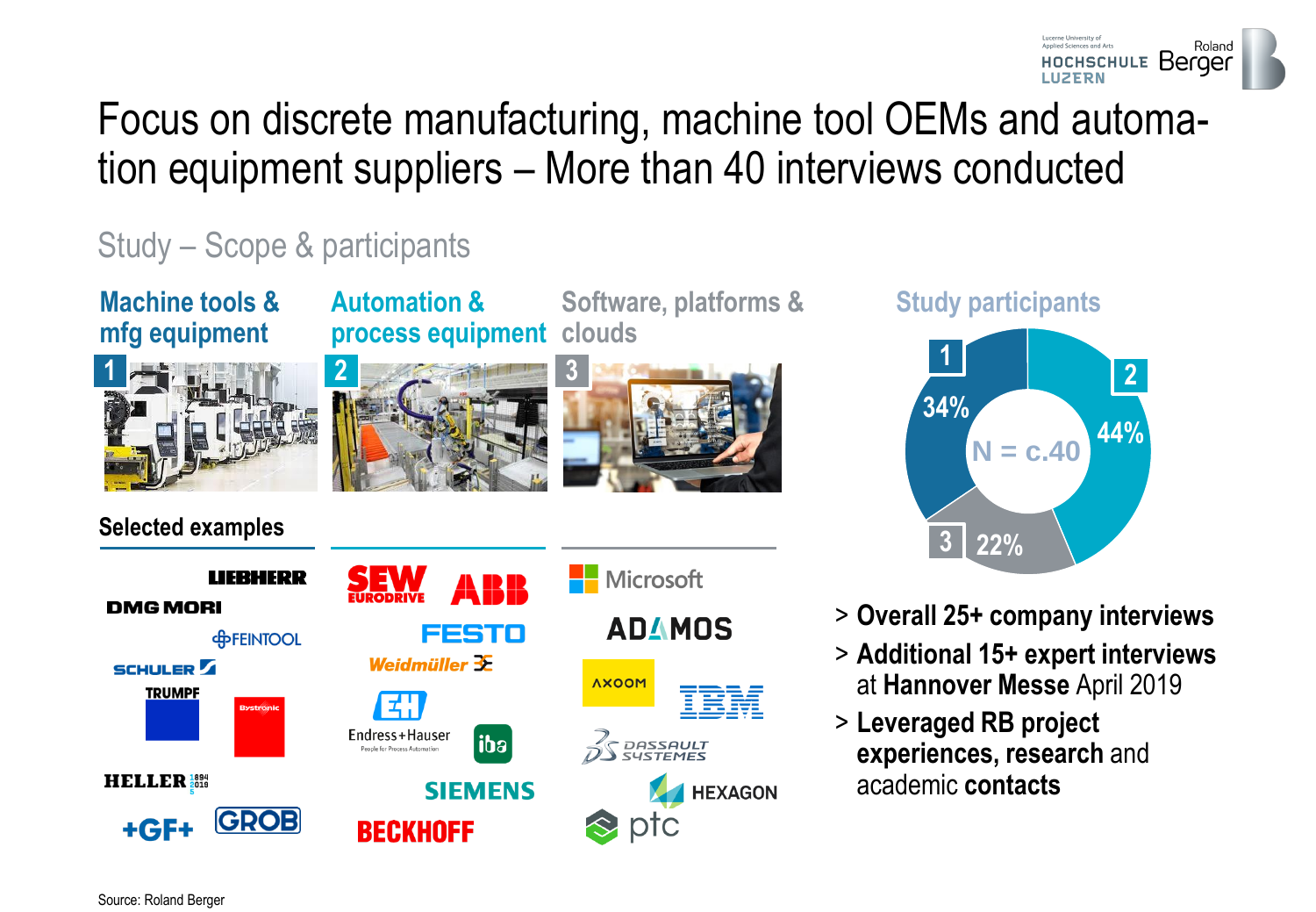



# B. The IIoT evolution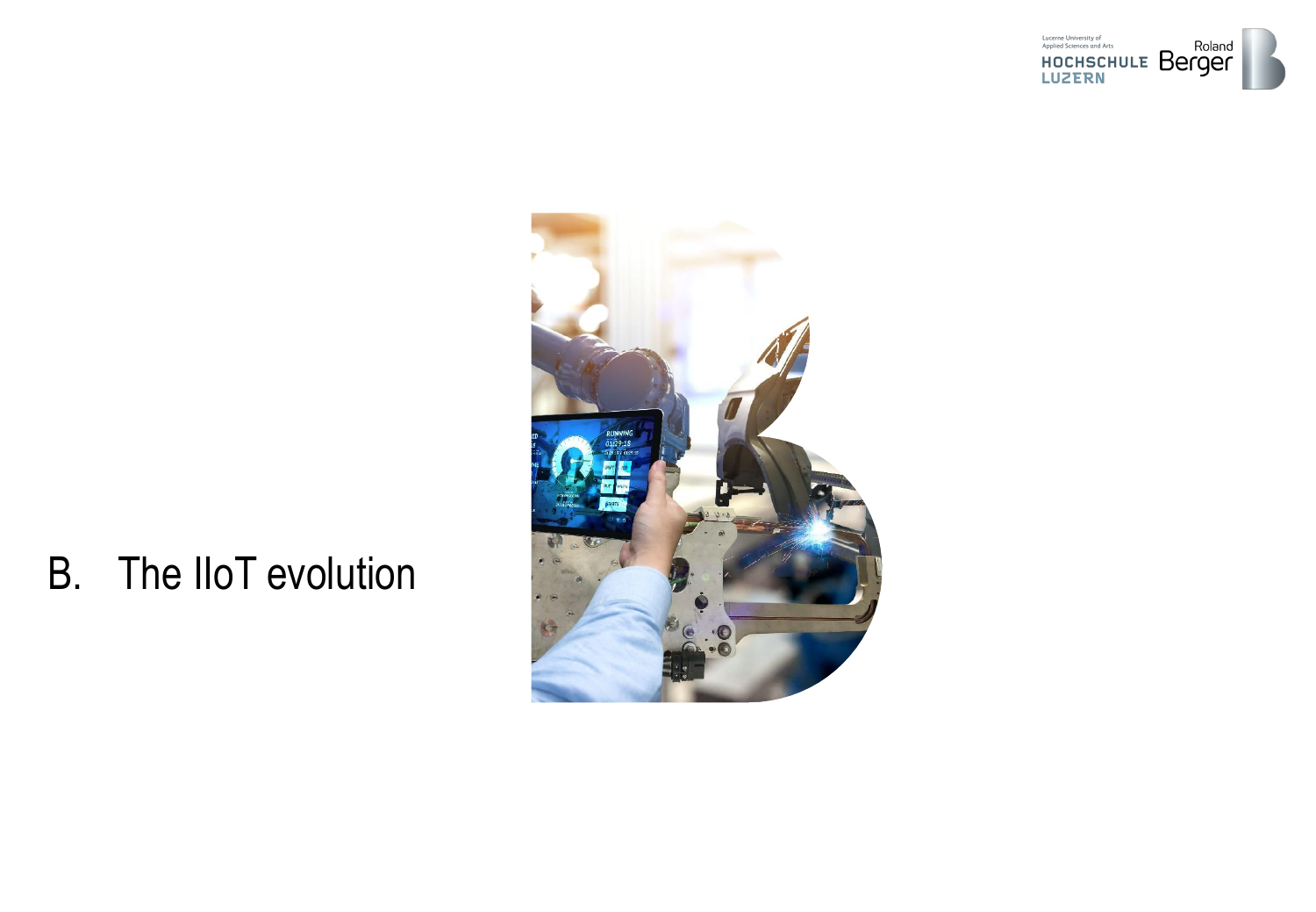

### Today, we see that OEMs prepare their products to interact with superior control levels and start the true IIoT evolution

IIoT use cases – As of today



**Industry branch** Machine tool manufacturer (Existing IoT Use case) Others (Existing IoT Use case)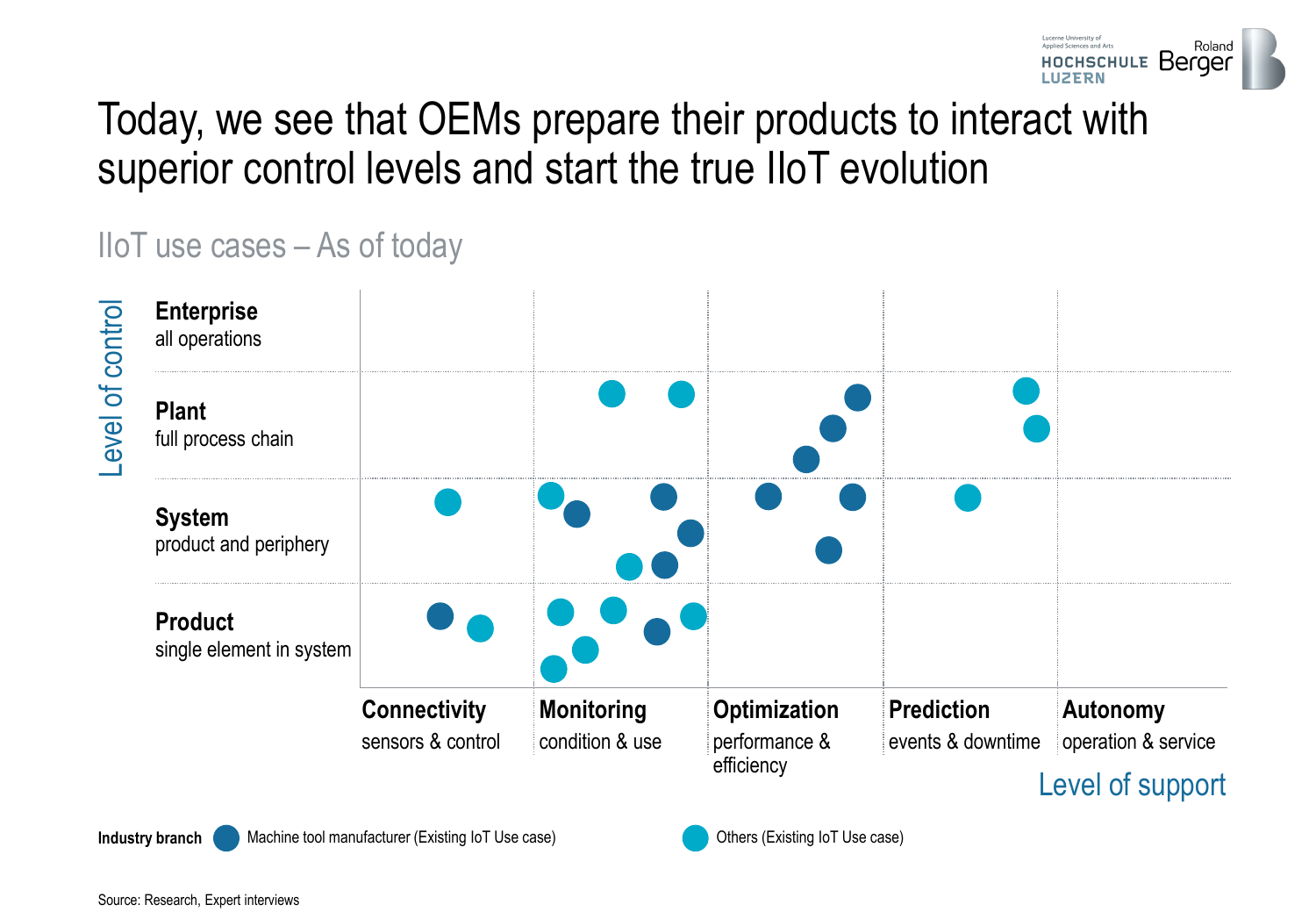

### IIoT use cases in preparation show that companies push to develop predictive capabilities and expand their systems boundaries further

IIoT use cases – In preparation



Source: Research, Expert interviews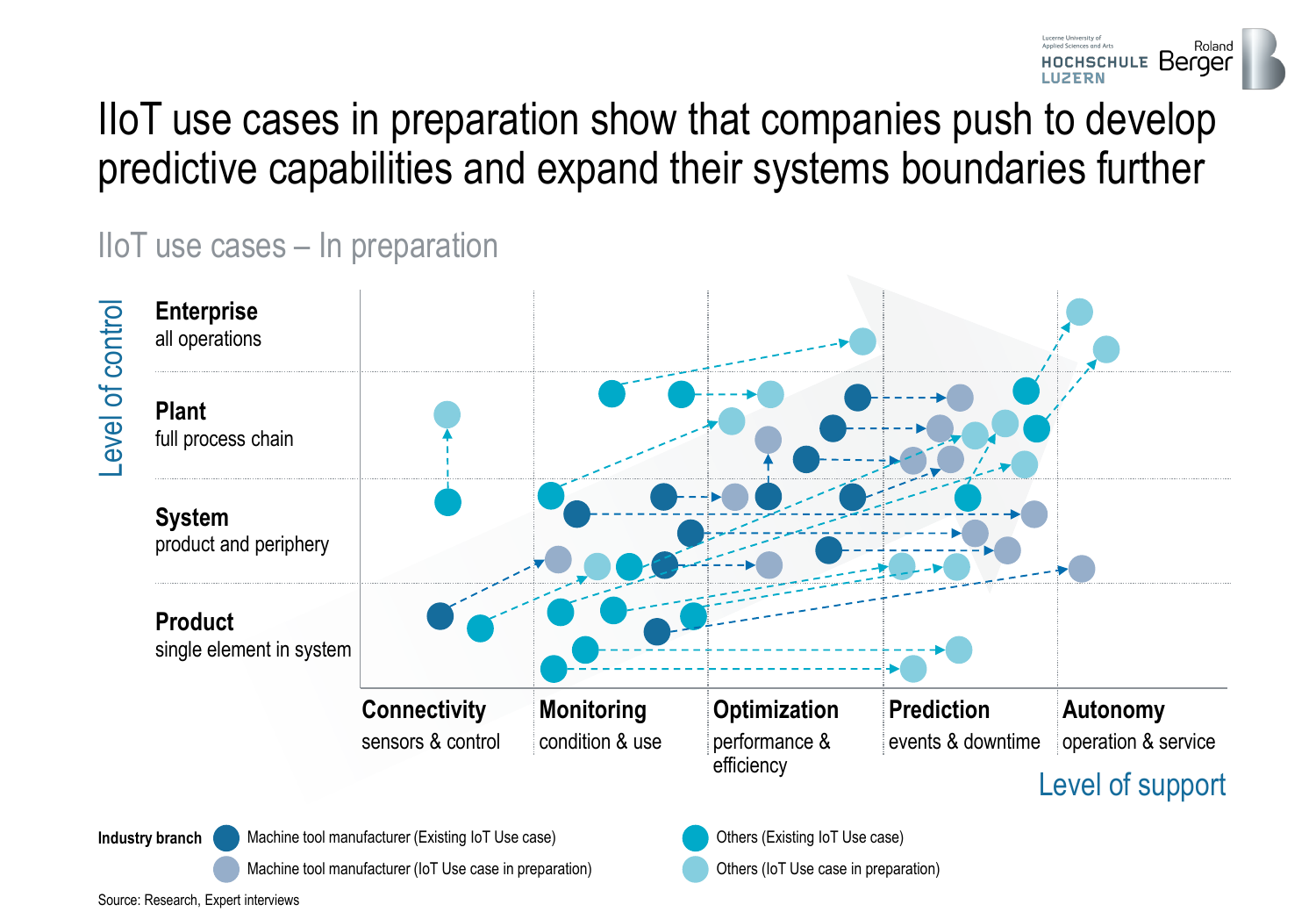



## In theory, digitization enables new business models – However, only a few companies have yet moved to become an MaaS-like partner

### Evolution of business models



Source: Research, Expert interviews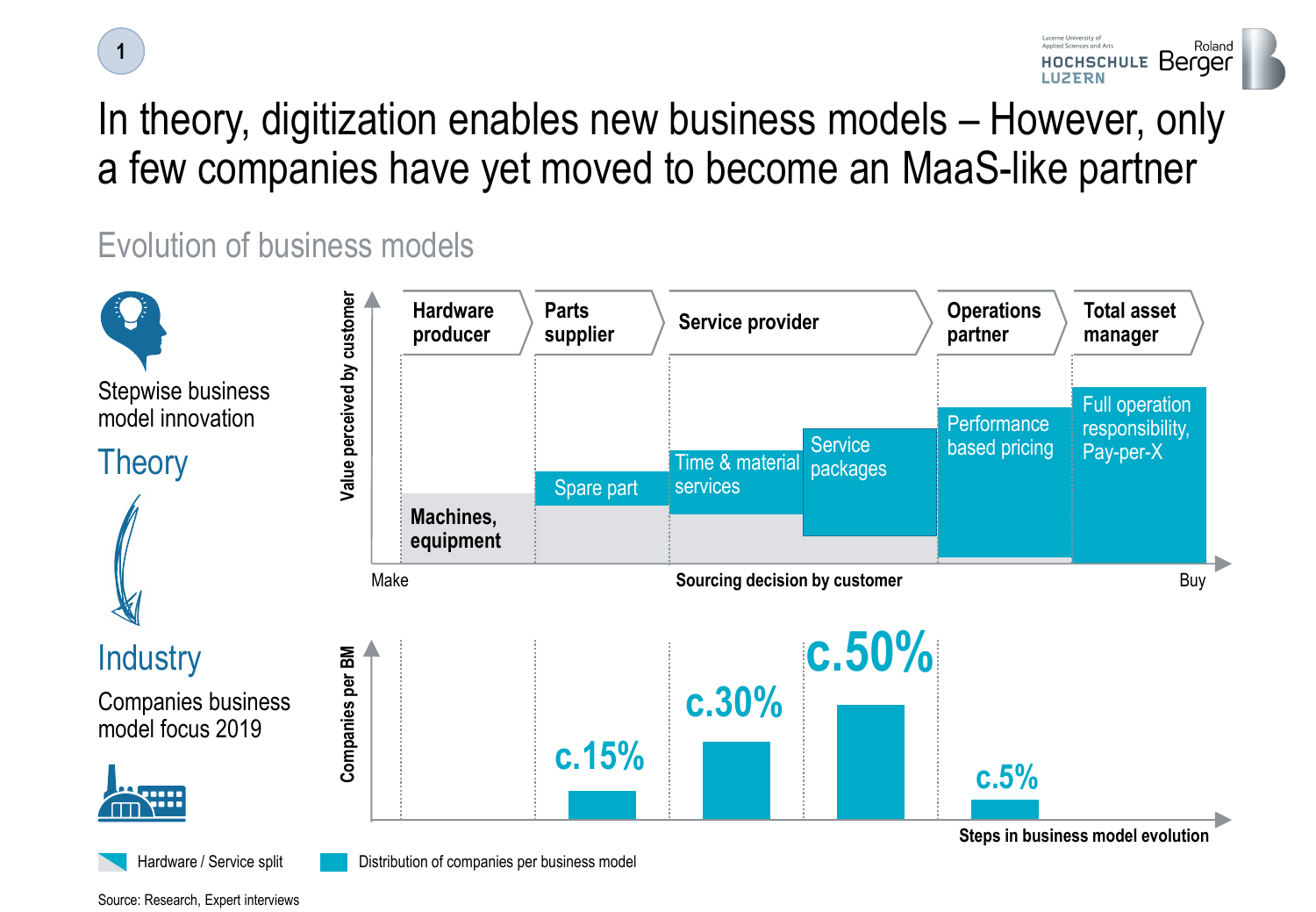

# OEMs prepare to offer solutions on 'Monitor' and 'MES' level – New IIoT competences needed in a field dominated by large players

Future proof solutions – Dynamics along automation pyramid

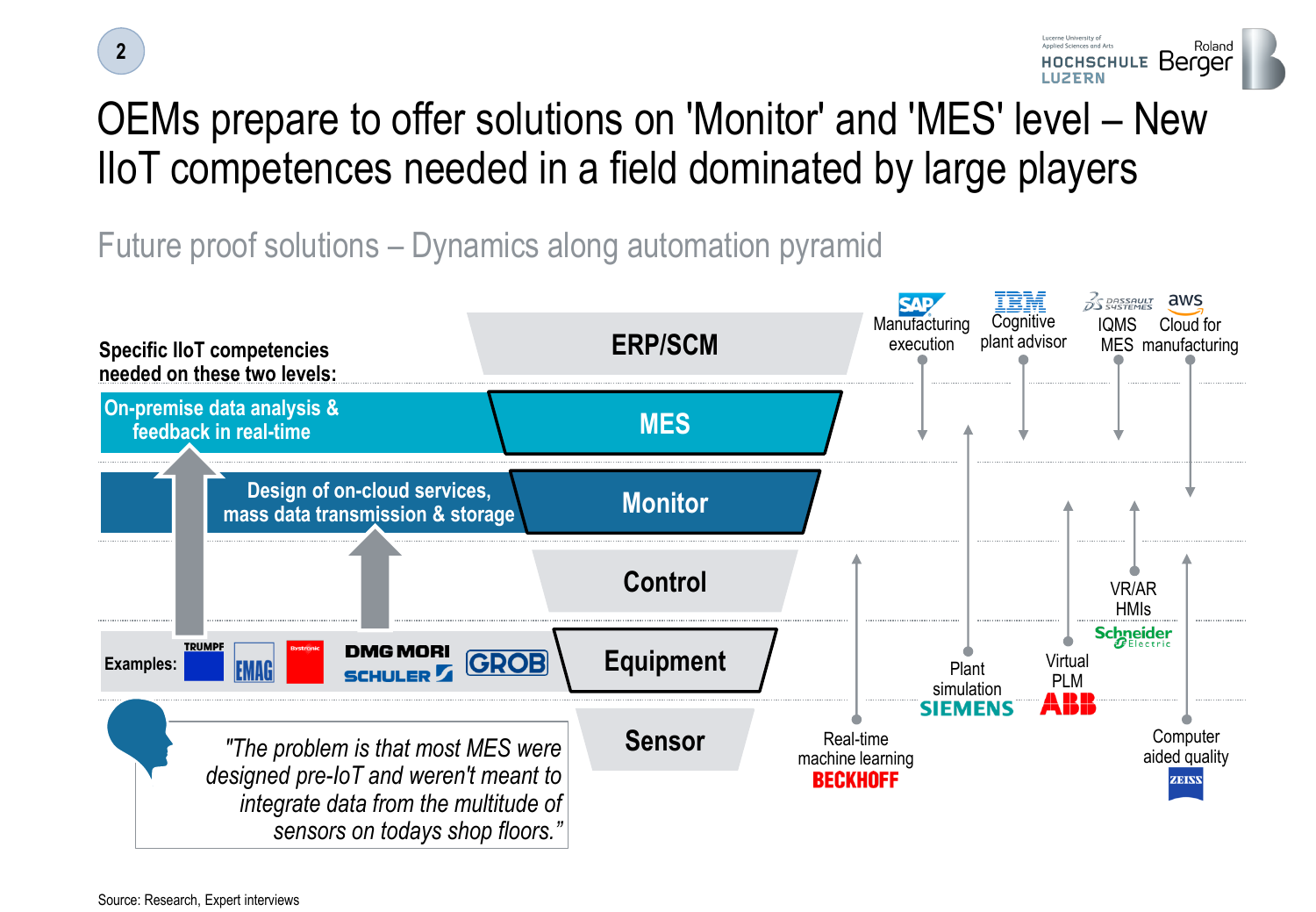



## 6 clear trends mark way towards open solutions – Interoperability and transparency are key enablers to increase customer value

Platform economy – Requirements



#### **3 rd party software developers**

Opening environment for developers distant to the machining sector

#### **Cloud interoperability**

Data exchange between platforms and clouds from different providers



#### **Application selection**

 $\begin{pmatrix} 1 \end{pmatrix}$   $\begin{pmatrix} 5 \end{pmatrix}$  **Figure 2**  $\begin{pmatrix} 5 \end{pmatrix}$  **Figure 2**  $\begin{pmatrix} 5 \end{pmatrix}$  **Figure 2**  $\begin{pmatrix} 5 \end{pmatrix}$  **Figure 2**  $\begin{pmatrix} 5 \end{pmatrix}$ Easy access to all available applications and free choice of use



#### **Transparency**

Customer chooses which data can be used for which application



#### **Plug-and-play**

Support for cloud connectivity and horizontal integration



#### **Mixed machinery park**

One go-to point for all service applications for all machinery

**2**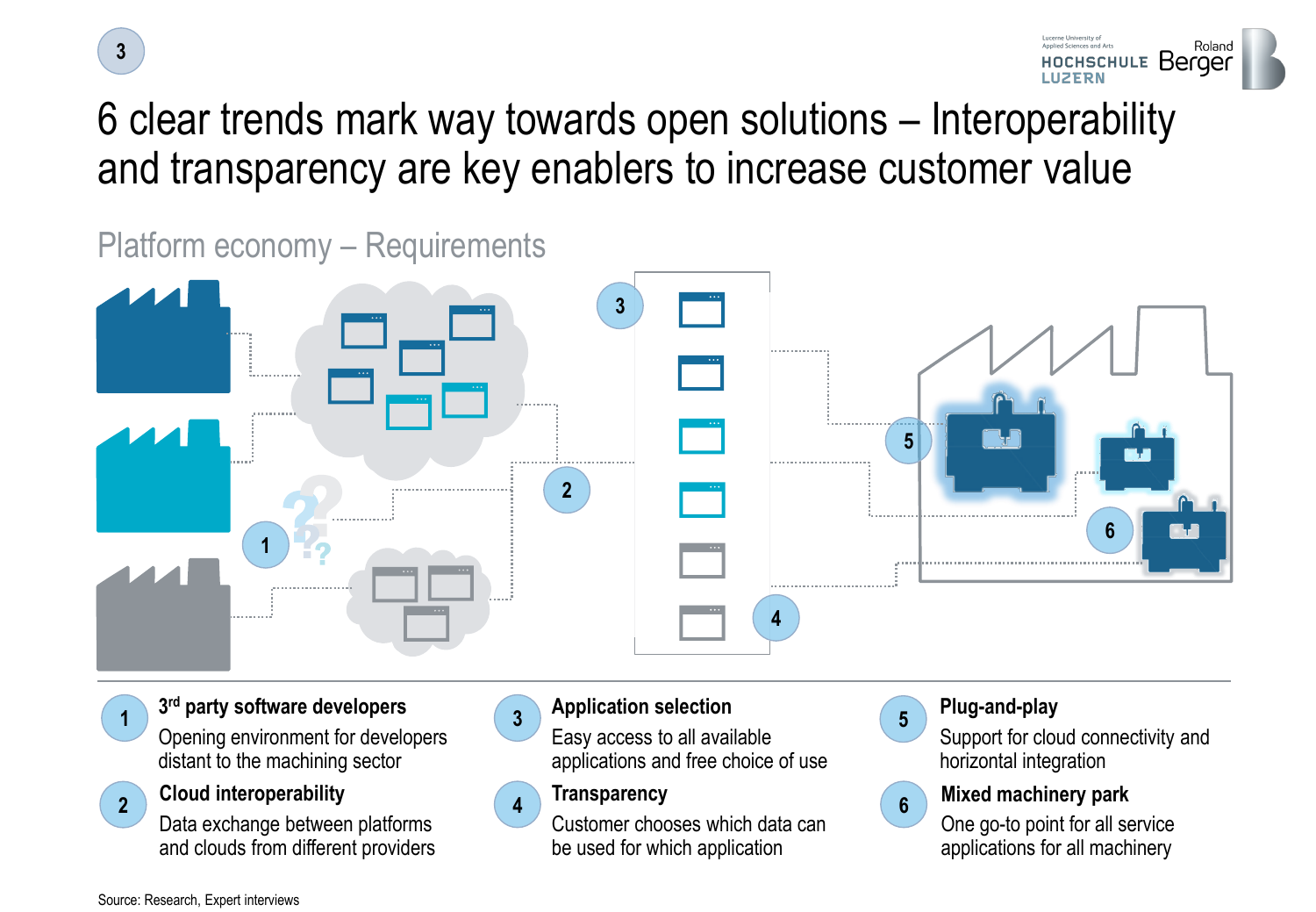

### We have observed three key challenges companies have to overcome if they want to exploit IIoT opportunities

### Key challenges